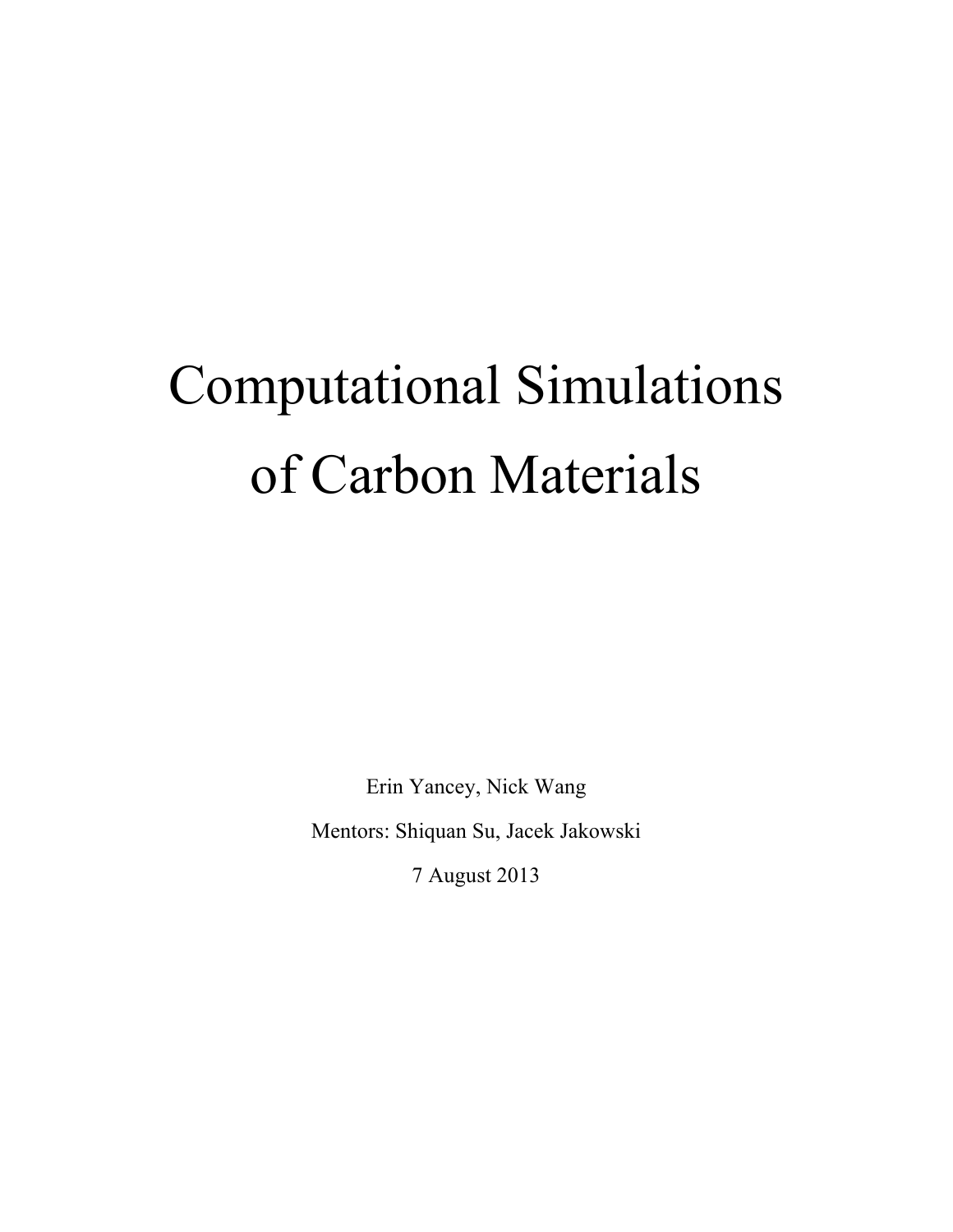### **Abstract**

Carbon materials and nanostructures (fullerenes, nanotubes) are promising building blocks of nanotechnology. Potential applications include optical and electronic devices, sensors, and nano-scale machines. The controlled growth of single-walled carbon nanotubes and furthermore the ability to control the assembling of smaller carbon nano-blocks into larger units with specific physico-chemical properties is a major challenge in nanotechnology for material science and carbon nano-tube research [1]. Our computational efforts concern on improving understanding of processes related to the fabrication of carbon nano-materials, especially focusing on the possibility of reactions between nano-particles. We investigate collision induced coalescence of carbon nanostructures by means of direct molecular dynamics in which electrons are treated quantum mechanically via the self-consistent-charge density-functional tight-binding (SCC-DFTB) method [2]. We particularly focus on explaining a mystery of very high stability and low reactivity of the  $C_{60}$  fullerene comparing to the  $C_{70}$  fullerene [3,4].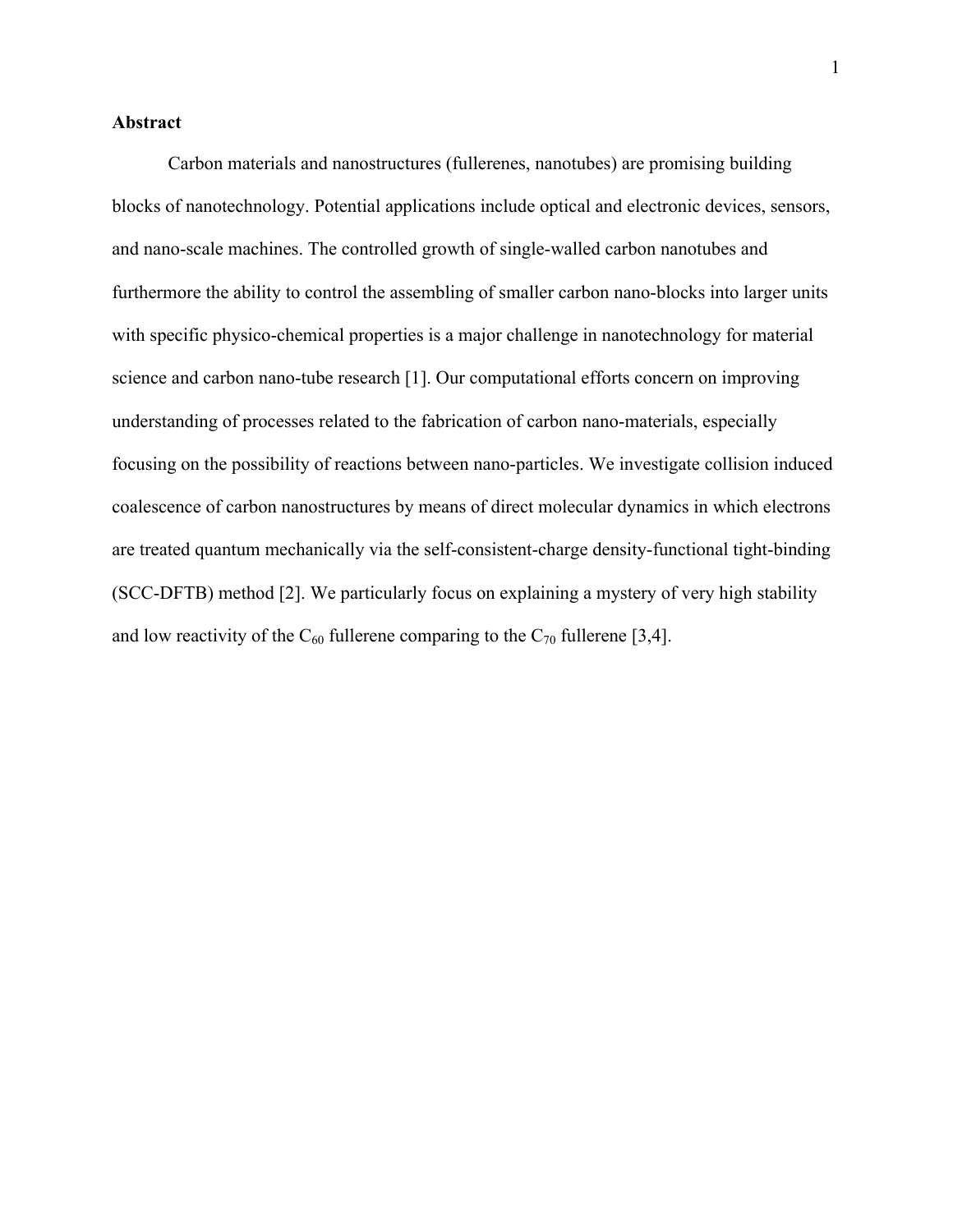#### **Introduction**

The idea of using carbon materials as building blocks for larger carbon structures has long been of interest to the scientific community. This is due largely to the potential applications it could have in the field of nanotechnology, including optical and electronic devices, sensors, and nano-scale machines. The method behind this idea is to involve these carbon materials in collisions under certain conditions and hopefully achieve coalescence. However, this science is complex in its nature due to the resistance of some carbon materials that are involved in collision to fuse.



**Figure 1.** Members of the fullerene family:  $C_{60}$  and a carbon nanotube [5].

The image on the left in figure 1 represents a  $C_{60}$  fullerene, or a buckminsterfullerene, commonly known as a "buckyball." Carbon fullerenes are hollow spherical structures made entirely of carbon atoms. This  $C_{60}$  fullerene, of course, is made up of 60 carbon atoms. The image on the right in figure 1 is a carbon nanotube, much like a carbon fullerene, but cylindrical in shape.

Carbon fullerenes  $C_{60}$  and  $C_{70}$  are the main focus of this paper and the subjects of the controlled collisions that are being simulated. Several different competing collision paths that carbon fullerenes may take have been recognized [4]. A short description of these collision paths is presented below.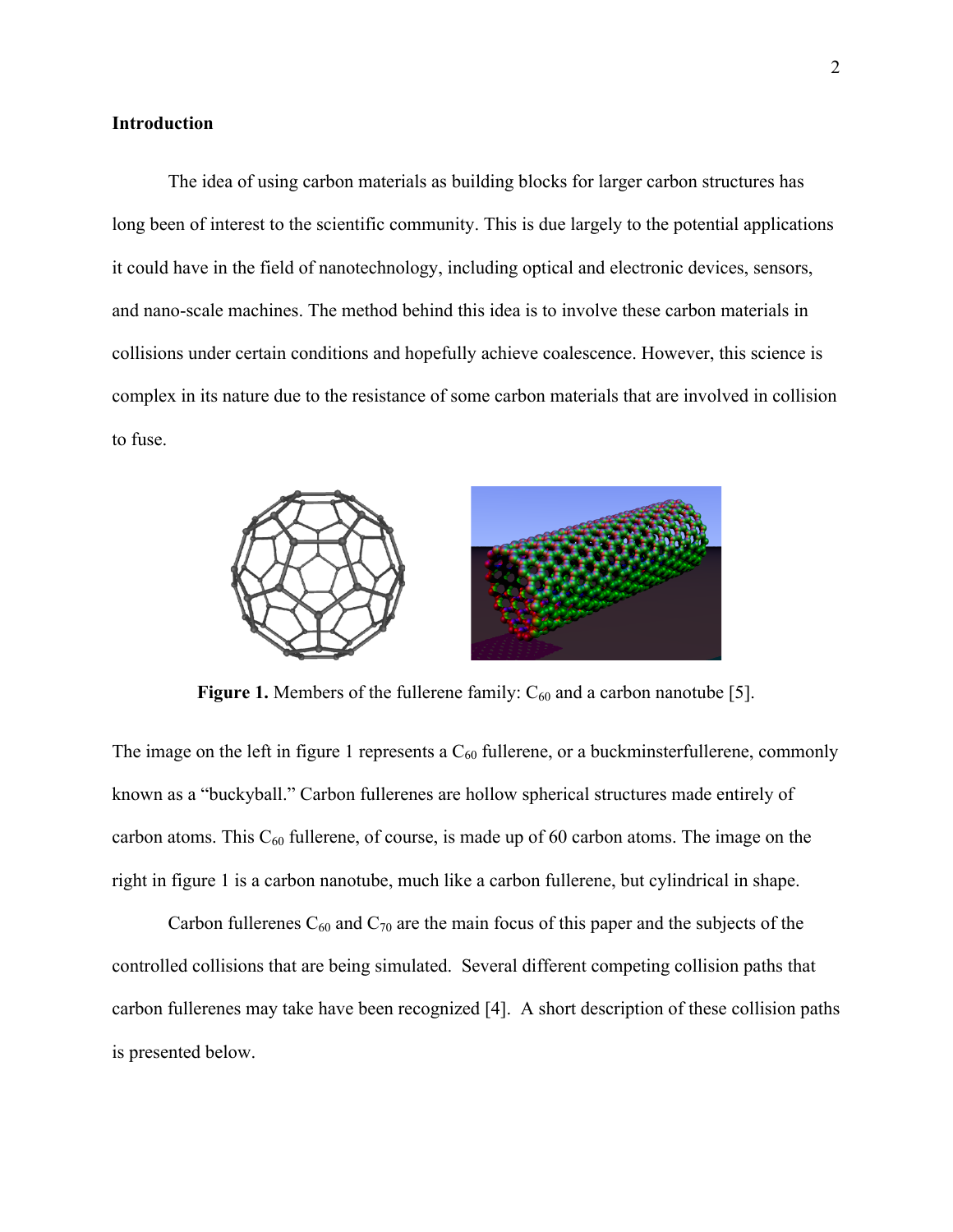

**Figure 2.** Schematic outcomes of collision between fullerenelike structures [4].

In figure 2, path (A) represents nonreactive elastic scattering, path (B) shows dimerization/polymerization, path (C) depicts inelastic scattering with collision-induced internal reorganization, path (D) represents partial coalescence, path (E) shows full coalescence, and path (F) depicts fragmentation [4]. It was found that nonreactive elastic scattering occurred most often when the energy was less than 10 electron volts (eV) (path A), that collision energies between 10 and 60 eV resulted most often in dimerization/polymerization (path B), and that collisioninduced internal reorganization/inelastic scattering usually occurred at energies between 60 and 100 eV (path C) [4]. Paths D and E both represent coalescence, which occurs typically when collision energies are between 100 and 140 eV, and at energies greater than 140 eV fragmentation usually occurs (path F) [4]. The goal is to observe optimal conditions to achieve coalescence (paths D and E) when the fullerenes are involved in collision. Figure 2 represents results for a non-polarized case, so our efforts involve finding results for the polarized case.

In our current work we analyze the relation between polarizabilities of fullerenes and the relative cross section for collision induced fusion of  $C_{60}$  and  $C_{70}$  fullerenes. The difference in the interaction between colliding species affects the probability of reactive collisions. In the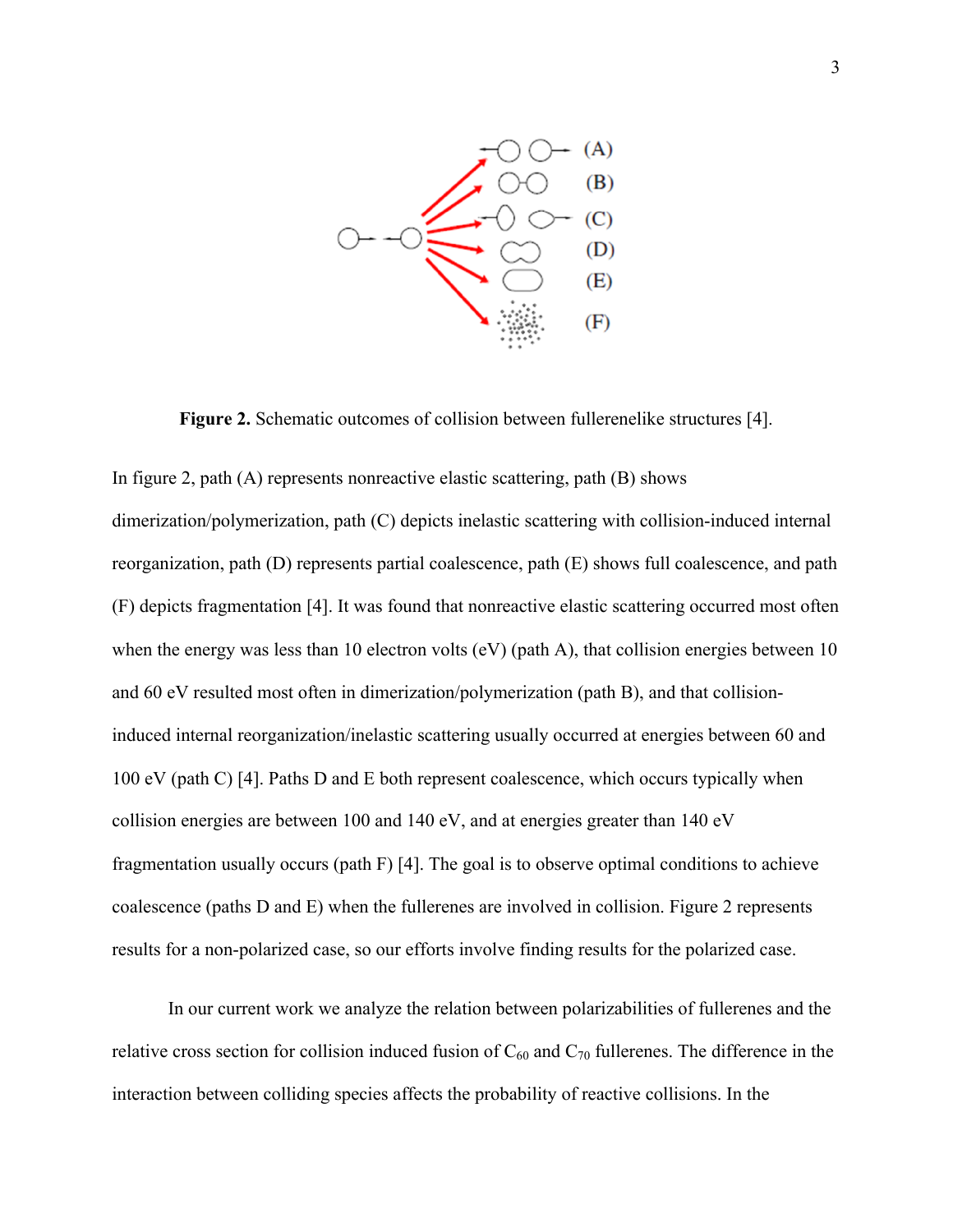experimental settings, one of the species (projectile) is always ionized while the target molecule remains neutral. The external electric field is used to accelerate the projectile cation. The leading long-range term for the interaction between colliding fullerenes is Coulomb interaction between projectile cation and the induced dipole moment of the neutral target molecule. The temperature of the species is about 2000 K for the projectile and 500 K for the target molecule. High temperature may lead to energy transfer between electronic and nuclear degrees of freedom. Electronic excitations are also involved and affect the collision outcome.

### **Methods**

We are attempting to see if there is a correlation between dipole polarizability of  $C_{60}$  and  $C_{70}$  fullerenes and the relative cross section. The experimental cross sections are shown in figure 3.



**Figure 3.** Absolute fusion cross section as a function of the inverse collision energy for the three collision systems indicated in the figure [3].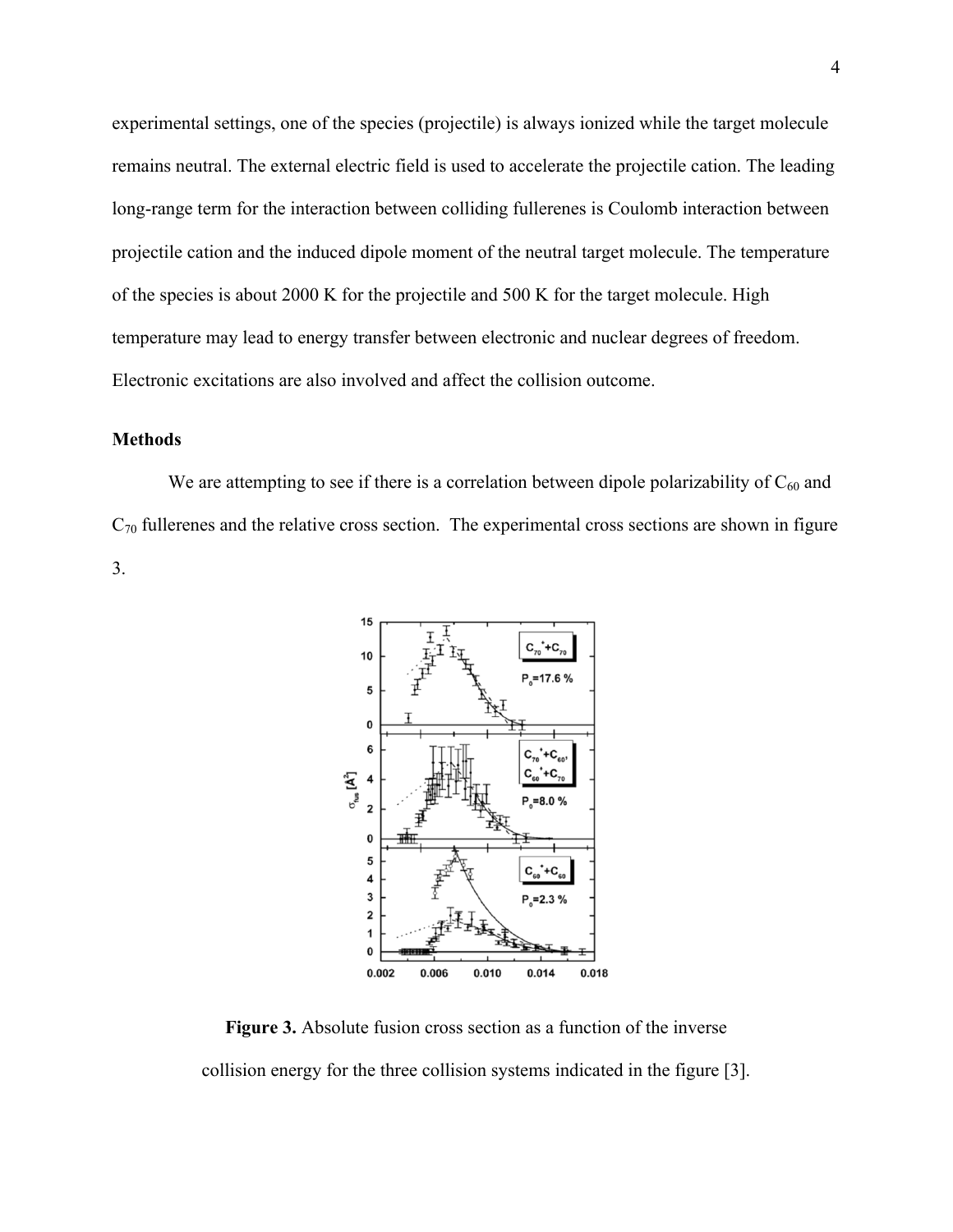Campbell et al has observed a significantly larger value for fusion probability for  $C_{70}$  than for  $C_{60}$ [3]. We are also interested in how polarizability changes when approximate electronic excitation is accounted for, as well as the dynamics of the structure.

First we performed canonical ensemble molecular dynamics (MD) simulation of isolated fullerene molecules at temperature 2000 K to generate a set of randomized structures that correspond to experimental conditions. Nose-Hoover thermostat was employed. Then the finite difference method was used with DFTB level of theory to calculate the dipole polarizabilities of the fullerenes [2]. The electronic excitations were approximated via electronic temperature.

#### **Procedures**

Our simulations were performed using electronic structures which were computed within the framework of the self-consistent-charge density functional tight-binding (SCC-DFTB) theory using the program, DFTB+ on the super computer, Kraken. DFTB is an approximate density functional theory that employs Slater type orbitals rather than the Gaussian type orbitals that one would typically see in a chemistry code. Its basis set is minimal, and only the valence electrons are treated, so the core electrons as well as the nuclei are described through pairwise repulsion potential. The accuracy of DFTB+ can be compared to that of Beck, 3-parameter, Lee-Yang-Parr (B3LYP) functional of density functional theory (DFT), but DFTB+ is between 2 and 3 orders of magnitude faster. We wrote several codes using bash scripting and, in order to run simulations on Kraken, we wrote a PBS script and became familiar with the queuing system for Kraken. Due to the nature of our research, we did mostly serial scripting rather than parallel.

When doing simulations using DFTB+ in which we manipulate certain conditions, the geometry of the molecule that will experience these changes must be included in the input file. In

5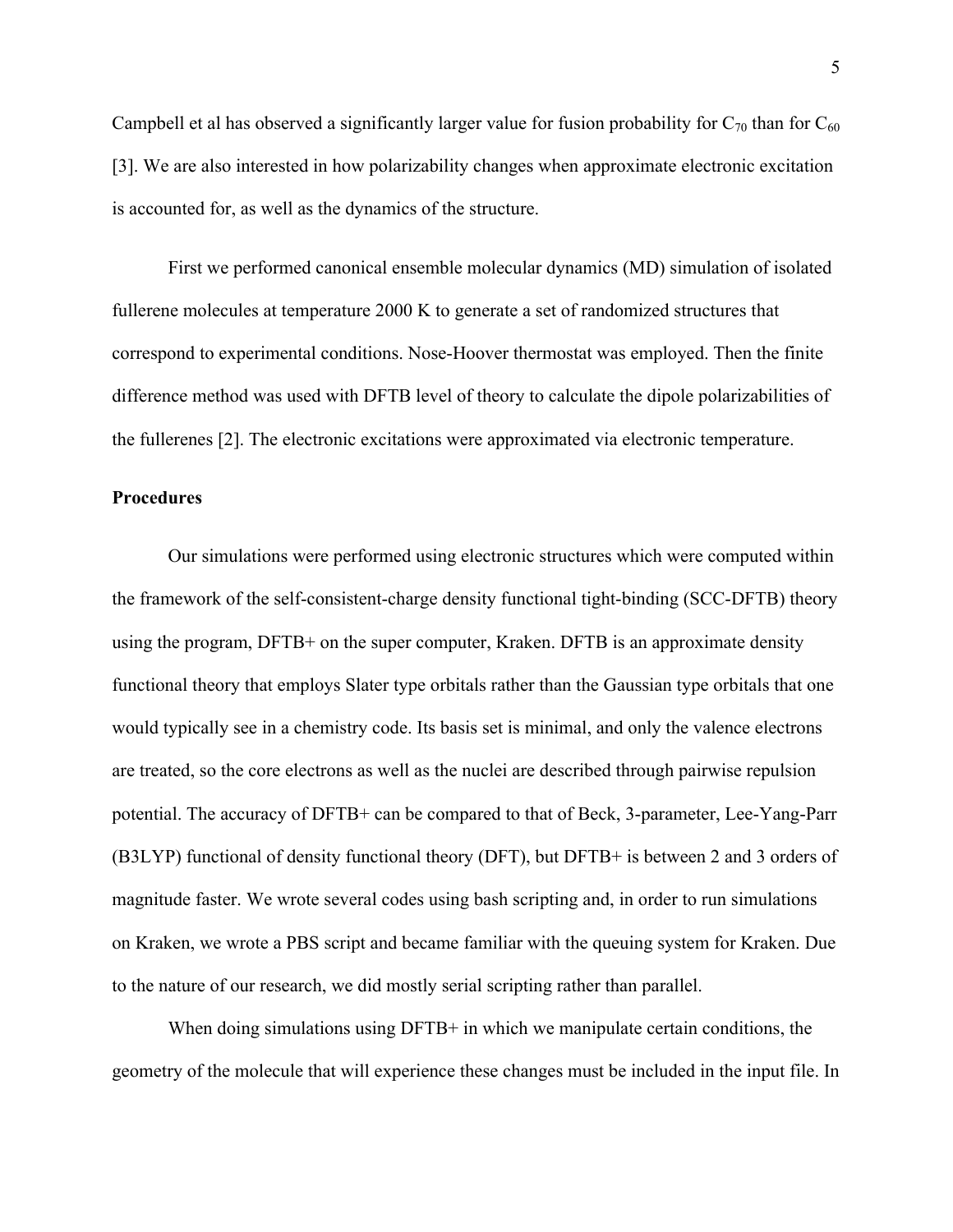reality, a fullerene would not constantly hold its rigid, spherical structure. There are vibrations and a natural movement within the molecule that needs to be accounted for in order to obtain accurate results. So, to obtain realistic geometries for  $C_{60}$  and  $C_{70}$ , we ran an MD simulation of both C<sub>60</sub> and C<sub>70</sub> for 5 ps using a Nose-Hoover thermostat at a temperature of 2000 K.



**Figure 4.** Plot of kinetic energy versus steps at 2000 K.

This simulation produced 5000 geometries for each carbon structure. We created a plot of kinetic energy versus the corresponding MD step in order to determine when the geometries stabilized, as shown in figure 4. The structures seemed to stabilize by the 1000<sup>th</sup> step, so we truncated every 50<sup>th</sup> step from 1000 to 5000. Our goal was to see how the polarizability was affected at each geometry step when the electronic temperature and the electric field were manipulated.

| <b>Method</b>       | $C_{60}$ | $C_{70}$ | $ C_{70}/C_{60} $ | <b>References</b> |  |
|---------------------|----------|----------|-------------------|-------------------|--|
| Tight binding 77.00 |          | 91.60    | 1.19              | -61               |  |
| TDDFT/SAOP          | 83.00    | 101.00   | 1.22              |                   |  |
| DETR                | 56.00    |          |                   | Current           |  |

**Table 1.** Comparison of theoretical polarizability  $(A^3)$ .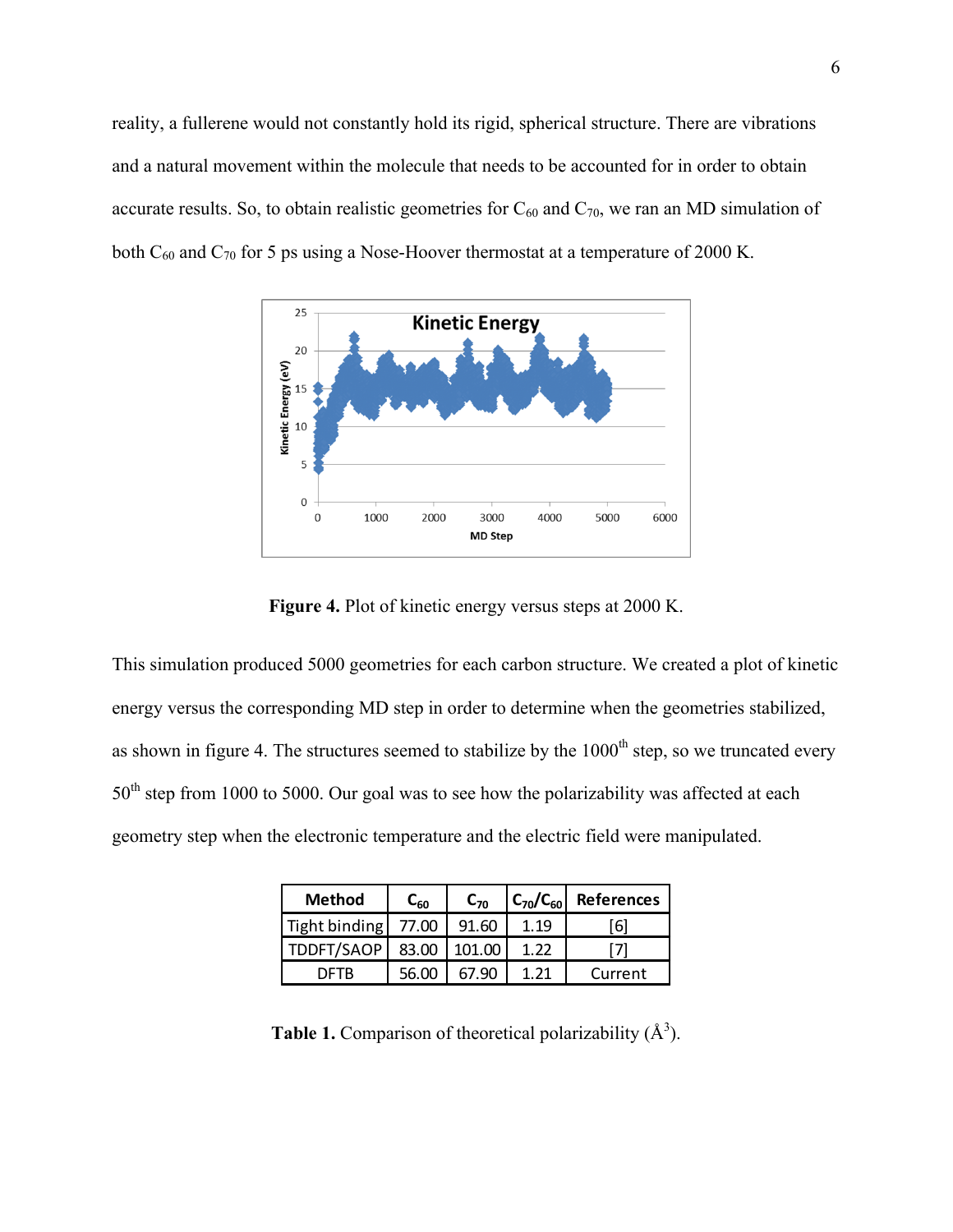Before running our code with dynamics, we calculated the optimized polarizability,

which can be seen in table 1. This value was calculated with the finite difference method using the following equation:  $\mu = \alpha \vec{E}$ , where  $\mu$  is dipole moment,  $\alpha$  is polarizability, and  $\vec{E}$  is electric field. As is displayed in table 1, our polarizabilities are somewhat underestimated, which may be due to the minimal basis set of DFTB+.

## **Results**

After creating data structures within the LINUX operating system, we ran simulations on each of the geometries for electronic temperatures 0, 1000, 2000, 3000, and 10000 K for each of the following point charges: 0.0, 0.1, 0.4, 0.6, and 1.0 e. We found the isotropic polarizability for each temperature by instating each point charge in the x, y, and z directions. We then calculated the resulting polarizabilities for each of these directions, and proceeded to take an average of the polarizabilities.

| Temp $(K)$ : | Polarizability: | Polarizability: | Polarizability: | Isotropic      |  |
|--------------|-----------------|-----------------|-----------------|----------------|--|
|              | X Direction     | Y Direction     | Z Direction     | Polarizability |  |
| $\theta$     | 60.59277        | 60.51782        | 60.56739        | 60.55932       |  |
|              |                 |                 |                 |                |  |
| 1000         | 60.62986        | 60.54815        | 60.59725        | 60.59176       |  |
|              |                 |                 |                 |                |  |
| 2000         | 61.56756        | 61.41308        | 61.45478        | 61.47847       |  |
|              |                 |                 |                 |                |  |
| 3000         | 63.33802        | 63.16380        | 63.17152        | 63.22444       |  |
|              |                 |                 |                 |                |  |
| 10000        | 68.63167        | 68.52598        | 68.46683        | 68.54149       |  |
|              |                 |                 |                 |                |  |

**Table 2.** Polarizability values in  $A^3$  for  $C_{60}$  at a point charge of 0.1 e.

From the data displayed in table 2, one can see that the polarizability values for  $C_{60}$  did not vary by much regardless of which direction the 0.1 e point charge was instated; x, y, or z.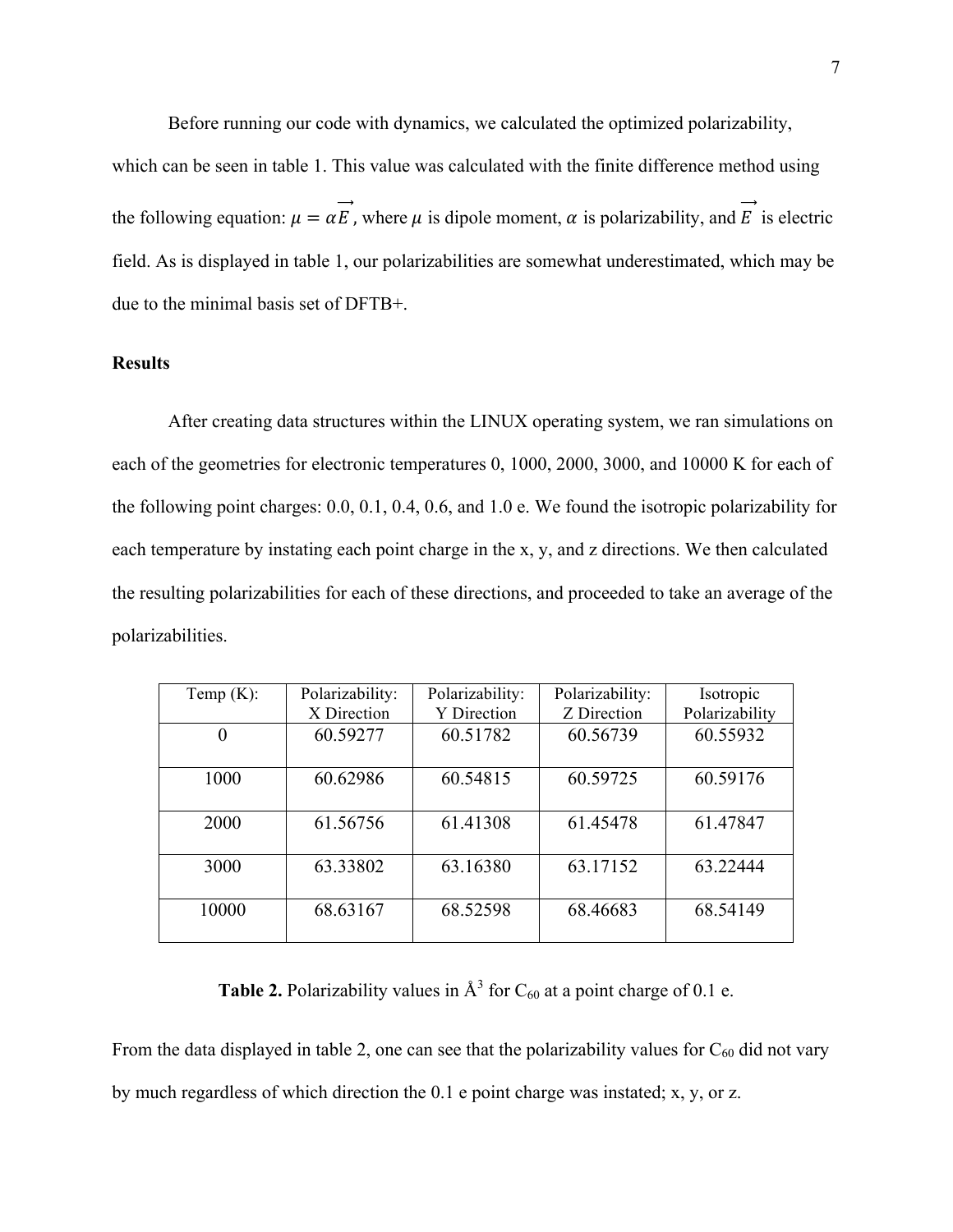| Temp $(K)$ : | Polarizability: | Polarizability: | Polarizability: | Isotropic      |  |
|--------------|-----------------|-----------------|-----------------|----------------|--|
|              | X Direction     | Y Direction     | Z Direction     | Polarizability |  |
| $\theta$     | 73.25691        | 73.11983        | 82.77998        | 76.38557       |  |
|              |                 |                 |                 |                |  |
| 1000         | 73.30546        | 73.16940        | 82.87585        | 76.45024       |  |
|              |                 |                 |                 |                |  |
| 2000         | 73.97528        | 73.87632        | 84.61398        | 77.48852       |  |
|              |                 |                 |                 |                |  |
| 3000         | 74.95226        | 74.89785        | 87.34319        | 79.06443       |  |
|              |                 |                 |                 |                |  |
| 10000        | 78.81316        | 78.76990        | 93.97554        | 83.85287       |  |
|              |                 |                 |                 |                |  |

**Table 3.** Polarizability values in  $A^3$  for  $C_{70}$  at a point charge of 0.1 e.

In comparison, the values for polarizability for  $C_{70}$  are consistent when a 0.1 e point charge is instated for in the x and y directions, but increases significantly when instated in the z direction, as is shown in table 3. This is most likely due to the more elliptical shape of the  $C_{70}$  fullerene as compared to the spherical shape of the  $C_{60}$  fullerene.

|                | $\bf{C}_{60}$ |          |          |          | $C_{70}$ |          |          |          | $C_{70}/C_{60}$ |
|----------------|---------------|----------|----------|----------|----------|----------|----------|----------|-----------------|
| Charge $(e)$ / | 0.1           | 0.4      | 0.6      | 1.0      | 0.1      | 0.4      | 0.6      | 1.0      | $0.1 - 1.0$     |
| Temp $(K)$     |               |          |          |          |          |          |          |          |                 |
| $\mathbf{0}$   | 60.55932      | 60.55934 | 60.55934 | 60.55935 | 76.38557 | 76.38557 | 76.38558 | 76.38558 | 1.26            |
| 1000           | 60.59176      | 60.59178 | 60.59178 | 60.59178 | 76.45024 | 76.45024 | 76.45024 | 76.45024 | 1.26            |
| 2000           | 61.47847      | 61.47846 | 61.47845 | 61.47845 | 77.48852 | 77.48850 | 77.48849 | 77.48847 | 1.26            |
| 3000           | 63.22444      | 63.22445 | 63.22445 | 63.22444 | 79.06443 | 79.06443 | 79.06442 | 79.06441 | 1.25            |
| 10000          | 68.54149      | 68.54149 | 68.54149 | 68.54149 | 83.85287 | 83.85286 | 83.85286 | 83.85285 | 1.22            |

**Table 4.** Isotropic polarizabilities of  $C_{60}$  and  $C_{70}$  for varying temperature and charge.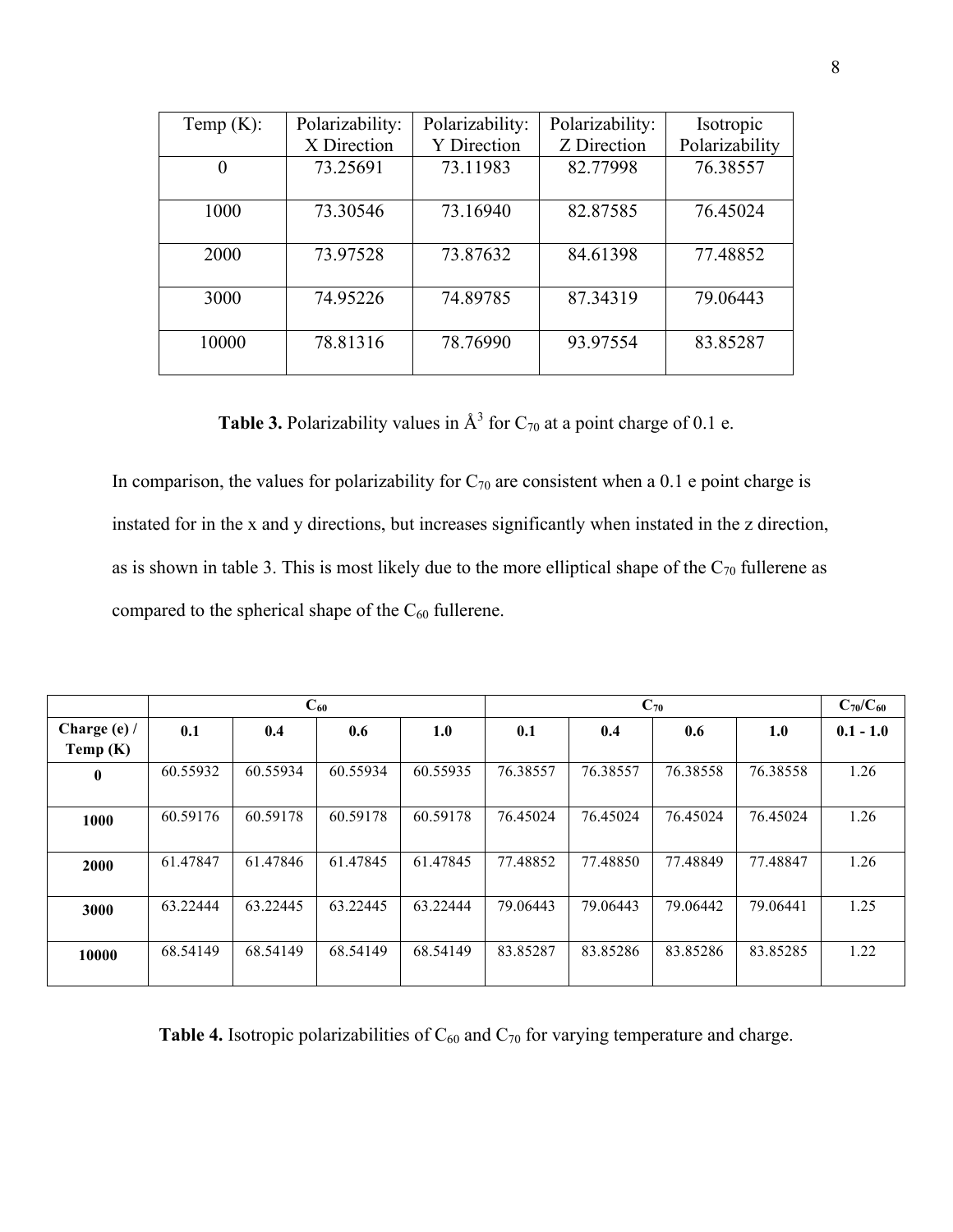As can be seen in table 4, although there is an increase in isotropic polarizability as the temperature increases, there is very little change in isotropic polarizability as the point charge changes. The isotropic polarizability values are larger for  $C_{70}$  than for  $C_{60}$ , and the average isotropic polarizability ratio for  $C_{70}/C_{60}$  over all temperatures is approximately 1.25. As is displayed in table 4, the ratio gradually decreases with increase in temperature but does not vary significantly with charge.

The trend for each charge is similar and is exemplified by figure 5, which shows an increase in isotropic polarizability as temperature increases for a charge of  $0.1$  e for the  $C_{60}$ fullerene.



**Figure 5.** Isotropic polarizability versus

temperature change for  $C_{60}$  at a charge of 0.1 e.

Similar to the plot of  $C_{60}$  is the plot shown in figure 6, which shows the relationship between temperature and isotropic polarizability for the  $C_{70}$  fullerene at a charge of 0.1 e.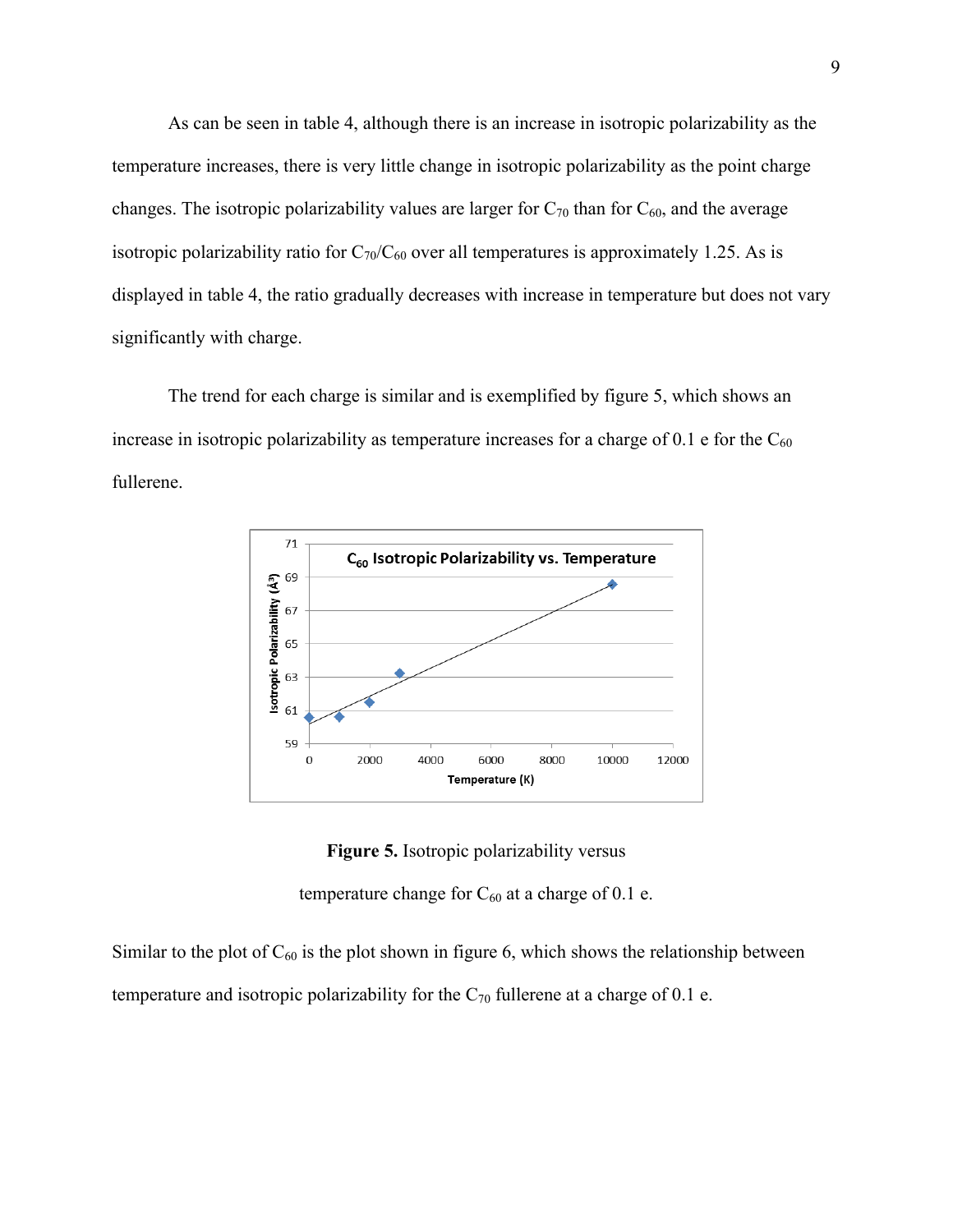

**Figure 6.** Isotropic polarizability versus

temperature change for  $C_{70}$  at a charge of 0.1 e.

It too shows a steady increase in isotropic polarizability with increasing temperature and, once again, the isotropic polarizabilities are generally larger than those for  $C_{60}$ .

### **Conclusions**

The values for isotropic polarizability were found to be consistently larger for  $C_{70}$  than for  $C_{60}$  at each temperature and at each point charge that was instated, just as we had hoped. The increased polarizability of  $C_{70}$  over  $C_{60}$  leads to increased attraction between two  $C_{70}$  units. This additional attraction, combined with the larger size of the  $C_{70}$  fullerenes, effectively leads to a higher probability of collision for  $C_{70}$  units than  $C_{60}$  units and, consequently, increased cross section for reaction.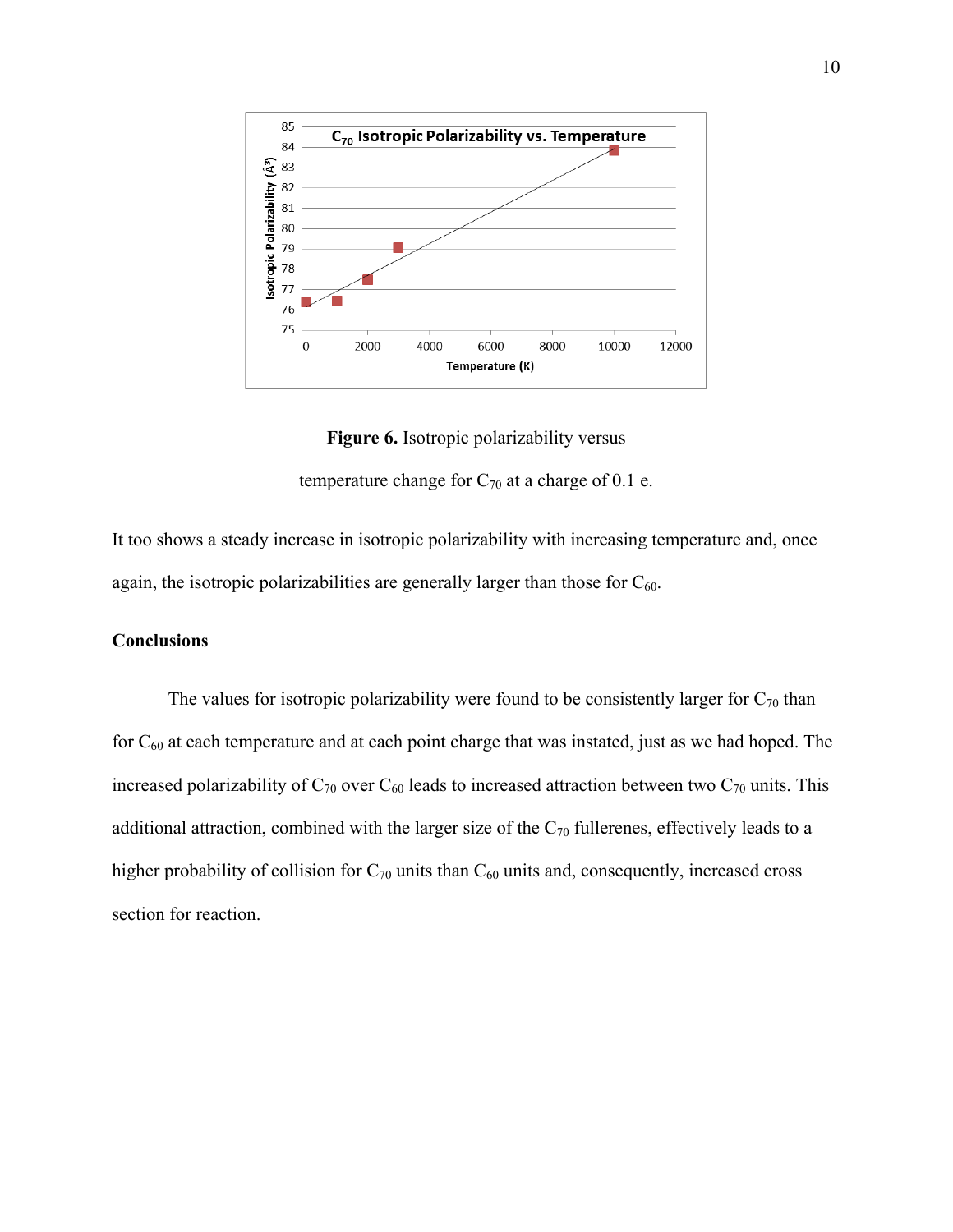# **Acknowledgments**

The present research was conducted under the Computational Science for Undergraduate Research Experiences (CSURE) REU project, and is supported by the Joint Institute for Computational Sciences, founded by the University of Tennessee at Knoxville (UTK) and Oak Ridge National Laboratory (ORNL). The authors acknowledge ORNL for allowing us access to its high-performance computing resources.